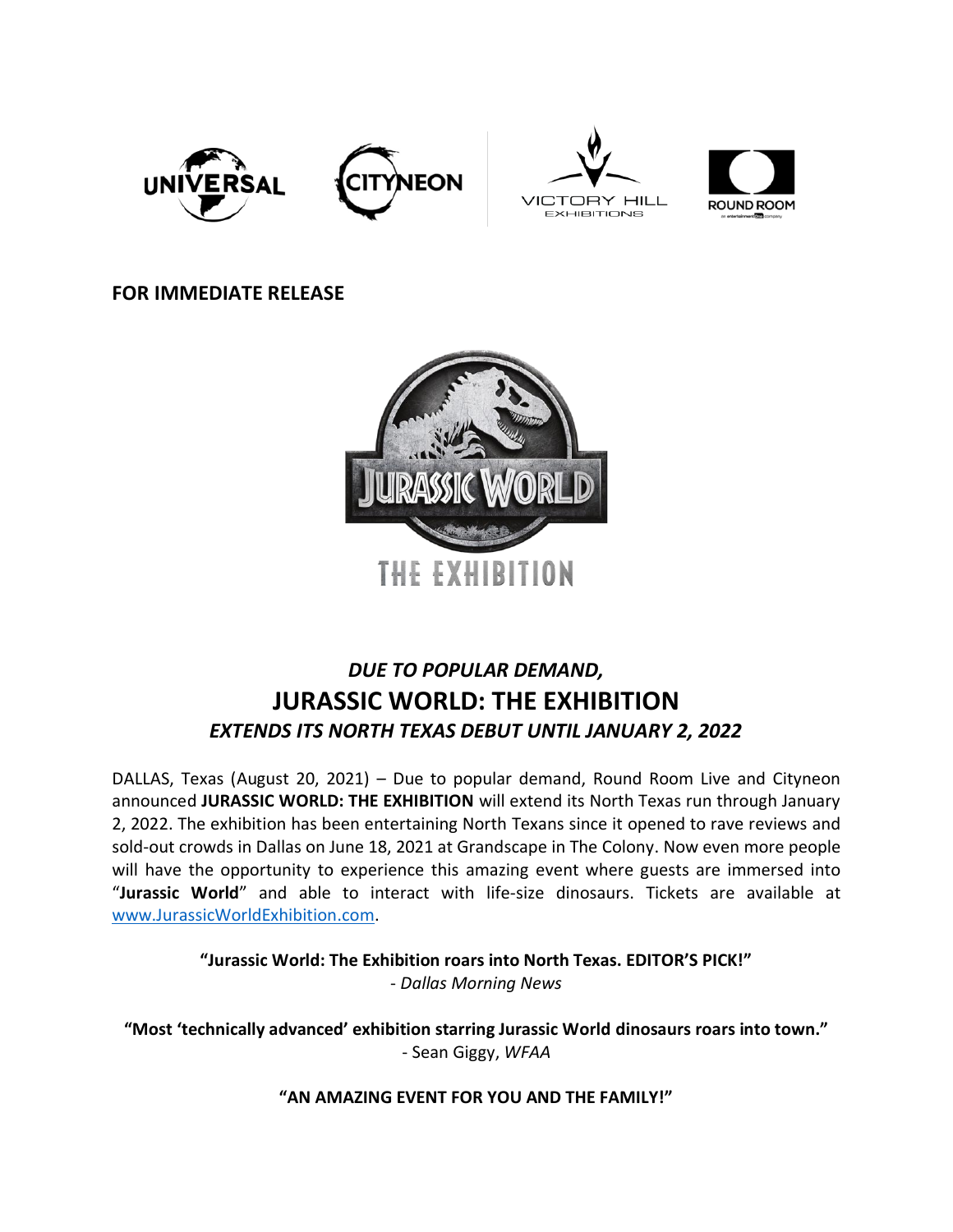- Bonnie Curry, *KLTY*

## **"YOU'RE TOTALLY GONNA DIG IT!"**

- Taryn Jones, *CBS11*

# **"A DAZZLING DISPLAY OF DINOSAURS.**

An exciting, interactive exhibition. If you've ever imagined what it was like to walk among those breathtaking creatures, this exhibition is for you!" - Jo Ann Holt, *Focus Daily News*

"When executing our vision to create a unique, family-friendly destination in North Texas, JURASSIC WORLD: THE EXHIBITION was a perfect fit. We are thrilled that they joined us and are deciding to stay at Grandscape through the end of the year. Having such an iconic brand for visitors of all ages embodies our vision and helps to create a true one-of-a-kind experience." -Jeff Lind, President-Grandscape.

**JURASSIC WORLD: THE EXHIBITION** is an immersive 20,000-square-foot experience based on one of the biggest blockbusters in cinema history. Visitors will walk through the world-famous "Jurassic World" gates, encounter life-sized dinosaurs, and explore richly themed environments. Guests will have an up-close look at a Velociraptor, stand under a towering Brachiosaurus, and encounter the most fearsome of them all, the mighty Tyrannosaurus Rex. Guests will be able to imagine what it would have been like to walk among these breathtaking creatures and even interact with new baby dinosaurs, including "Bumpy" from the popular animated Netflix original series, *Jurassic World: Camp Cretaceous*, from Universal, DreamWorks Animation and Amblin Entertainment.

Information, including venue and ticketing details, can be found at [JurassicWorldExhibition.com.](http://jurassicworldexhibition.com/) **JURASSIC WORLD: THE EXHIBITION** –– produced in conjunction with Universal Live Entertainment, a division of Universal Parks & Resorts –– immerses audiences of all ages in settings inspired by the groundbreaking film franchise *Jurassic World* from Universal Pictures and Amblin Entertainment.

"We are incredibly pleased with the popularity of Jurassic World: The Exhibition in Dallas, and we love seeing fans share their experiences with their friends and family," said Michael Silver, President of Global Business Development for Universal Parks & Resorts.

"Jurassic World: The Exhibition launched in June with astounding success and it's heartening to see the amazing response from the public with sold-out tickets for the past two months - thank you for the incredible support!", said Ron Tan, Executive Chairman & Group Chief Executive Officer of Cityneon Holdings. "We are so glad that Cityneon is able to bring this exhilarating adventure to all in Dallas through the rest of the year."

"We are really excited to see such an overwhelming response in North Texas," said Stephen Shaw, Founder and Co-President of Round Room Live. "This exhibition has quickly become the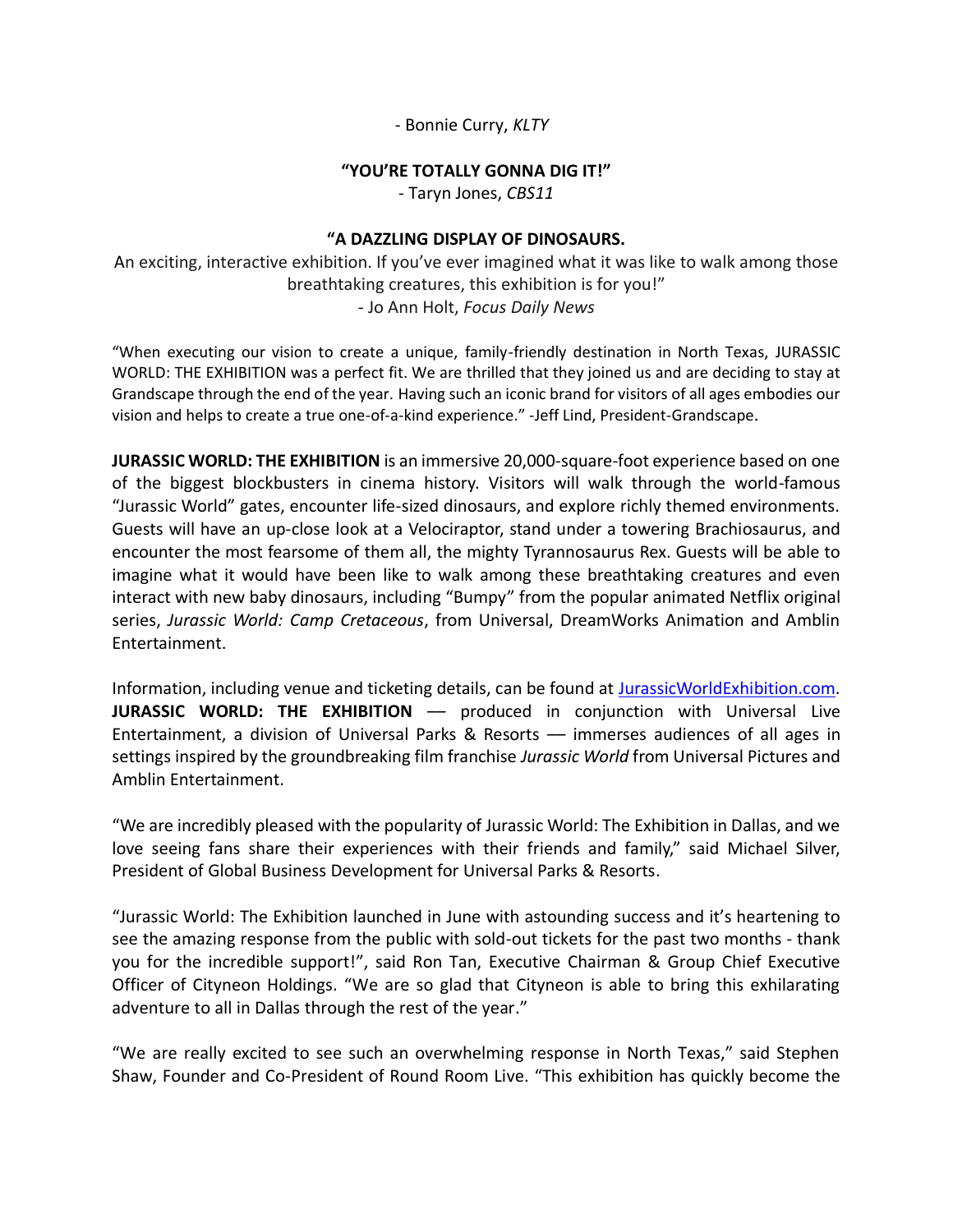must-see experience of the Summer with over 100,000 visitors to-date. We know Dallas-Fort Worth families will continue to enjoy the Exhibition through the holiday season."

The operation and management teams will continue to implement enhanced health and safety procedures for the operation of **JURASSIC WORLD: THE EXHIBITION**. Specific details can be found at [JurassicWorldExhibition.com.](http://www.jurassicworldexhibition.com/)

Tickets to **JURASSIC WORLD: THE EXHIBITION** start at \$29.50 for adults (16 years +) and \$19.50 for youth (3- 15 years). Children two-years-old and younger are free with an accompanying parent. VIP packages are available, as well as special pricing for senior citizens and active military personnel. Group sales packages are available for groups greater than 10.

The *Jurassic World* franchise has been entertaining generations of fans around the world with thrilling and awe-inspiring stories and characters for more than 25 years – from films and TV series, to video games and toys, to live action experiences and rides at Universal theme parks. Universal Orlando's Islands of Adventure welcomed the new Jurassic World VelociCoaster on June 10<sup>th</sup>, creating a new species of roller coaster where guests will feel the rush of the hunt as they race alongside these nimble predators, twisting and soaring above the land and water. At Universal Studios Hollywood, guests experiencing Jurassic World – The Ride will come face-toface with an all-new, extraordinarily realistic dinosaur – the Indominus Rex, injecting intense new thrills, excitement and intrigue into an already dynamic ride.

For more information about **JURASSIC WORLD: THE EXHIBITION,** visit [JurassicWorldExhibition.com.](http://www.jurassicworldexhibition.com/)

#### **Connect with JURASSIC WORLD: THE EXHIBITION**

[facebook.com/jurassicworldexhibition](https://www.facebook.com/jurassicworldexhibition) [twitter.com/jworldexhibit](http://twitter.com/jworldexhibit) [instagram.com/jurassicworldexhibition](https://www.instagram.com/jurassicworldexhibition/) #JWEXHIBITION #DINOSINDALLAS

#### **CONNECT WITH ROUND ROOM LIVE:**

Official Website: [www.roundroomlive.com](http://www.roundroomlive.com/) Facebook: @roundroomlive Twitter: @roundroomlive Instagram: @roundroomlive

#### **CONNECT WITH CITYNEON:**

Official Website: [www.cityneongroup.com](http://www.cityneongroup.com/) Facebook: @cityneonholdings Twitter: @cityneonholding Instagram: @cityneonholdings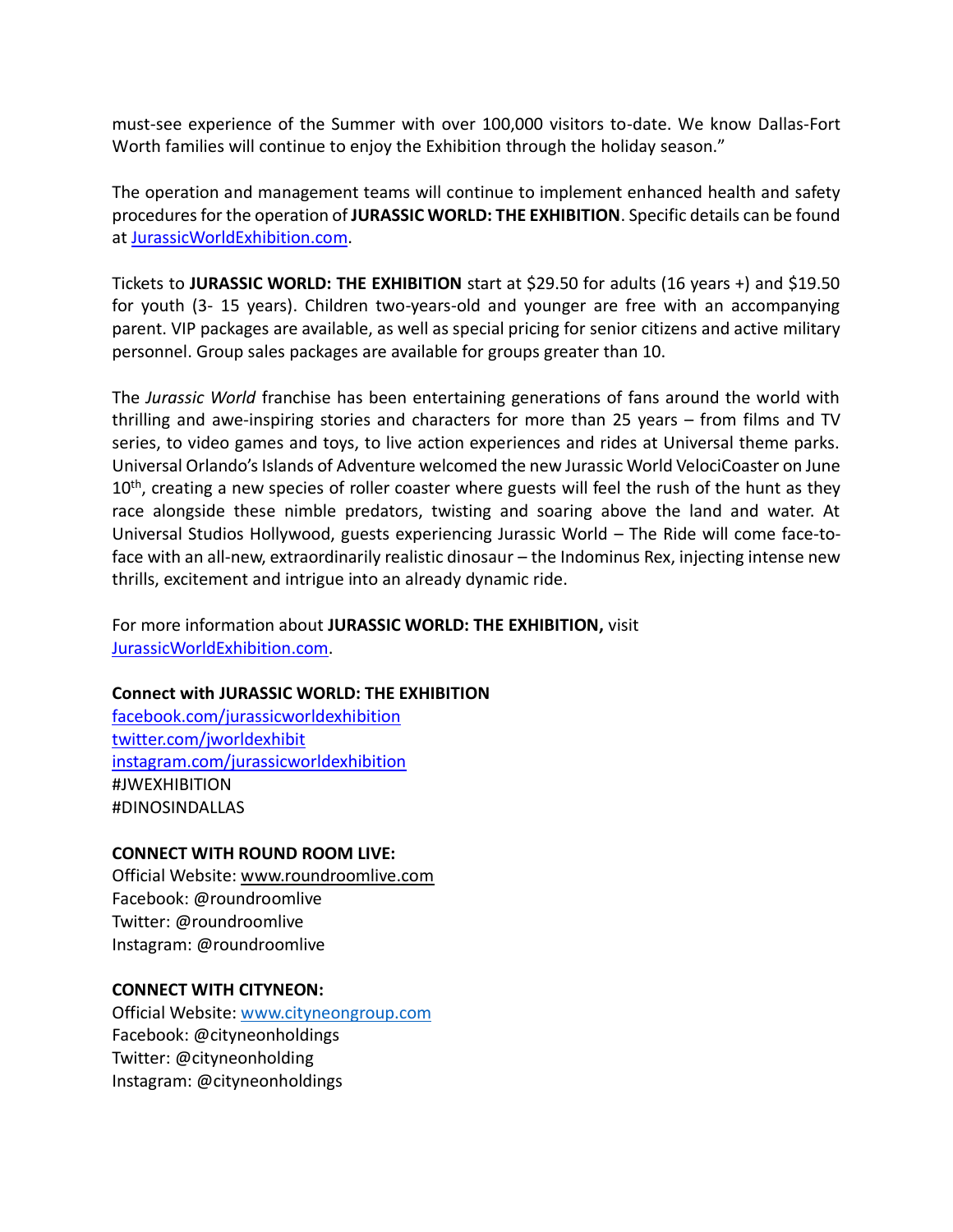**LOCATION JURASSIC WORLD: THE EXHIBITION @ Grandscape** 5752 Grandscape Blvd The Colony, TX 75056

**[PRESS KIT](https://www.dropbox.com/sh/1rhan4po0j77l18/AACuiP3S9FPtbse7COBqS7u3a?dl=0)**

# # #

#### **About Cityneon Holdings Limited:**

With its global reach and international partnerships, Cityneon has the capability to serve its clients anywhere in the world. Cityneon was listed on the Mainboard of the Singapore Stock Exchange since 2005, and was privatized on February 2019 by West Knighton Limited, a company wholly owned by Cityneon's Executive Chairman and Group CEO, Ron Tan, together with Hong Kong veteran entrepreneur and investor, Johnson Ko Chun Shun. Johnson is a capital markets veteran and has held controlling interests and directorships in many listed companies. In May 2019, Cityneon welcomed CITIC Capital as a new shareholder, who holds approximately 9% shares in Cityneon. CITIC Capital is part of CITIC Group, one of China's largest conglomerates, and has over US\$29B of assets under its management across 100 funds and investment products globally. Other institutional shareholders of the Group include EDBI - a Singapore governmentlinked global investor, and Pavilion Capital - a Singapore-based investment institution which focuses on private equity investments, that made strategic investments to the Group in August and October 2019 respectively. In April 2021, Cityneon welcomed new investors Seatown Holdings International, Qatar's Doha Venture Capital, which will now own approximately 4% of the Group, and other financial institutions and family offices in Singapore and China, joining the already strong stable of shareholders to support the Group's further expansion globally. For more information, please visit www.cityneongroup.com.

#### **About Victory Hill Exhibitions:**

Victory Hill Exhibitions is a subsidiary of Cityneon Holdings and is the worldwide leader in producing Hollywood IP exhibitions. Their offerings include Jurassic World: The Movie Exhibition in 3 locations in China: Chengdu, Guangzhou, and Shanghai; Jurassic World: The Exhibition in Dallas, Texas; Marvel Avengers S.T.A.T.I.O.N. in Las Vegas, Toronto, Seoul, and Huizhou, China; AVATAR: THE EXHIBITION in Chengdu, China; and The Hunger Games: The Exhibition in Las Vegas.

As a global IP management company which strives to create interactive exhibits that attract visitors and have educational value, Victory Hill with its 25 years of experience and cooperation with pioneers in technology from around the world, is able to create astounding interactive experiences, and can adapt based on our clients' needs to satisfy each and every unique need.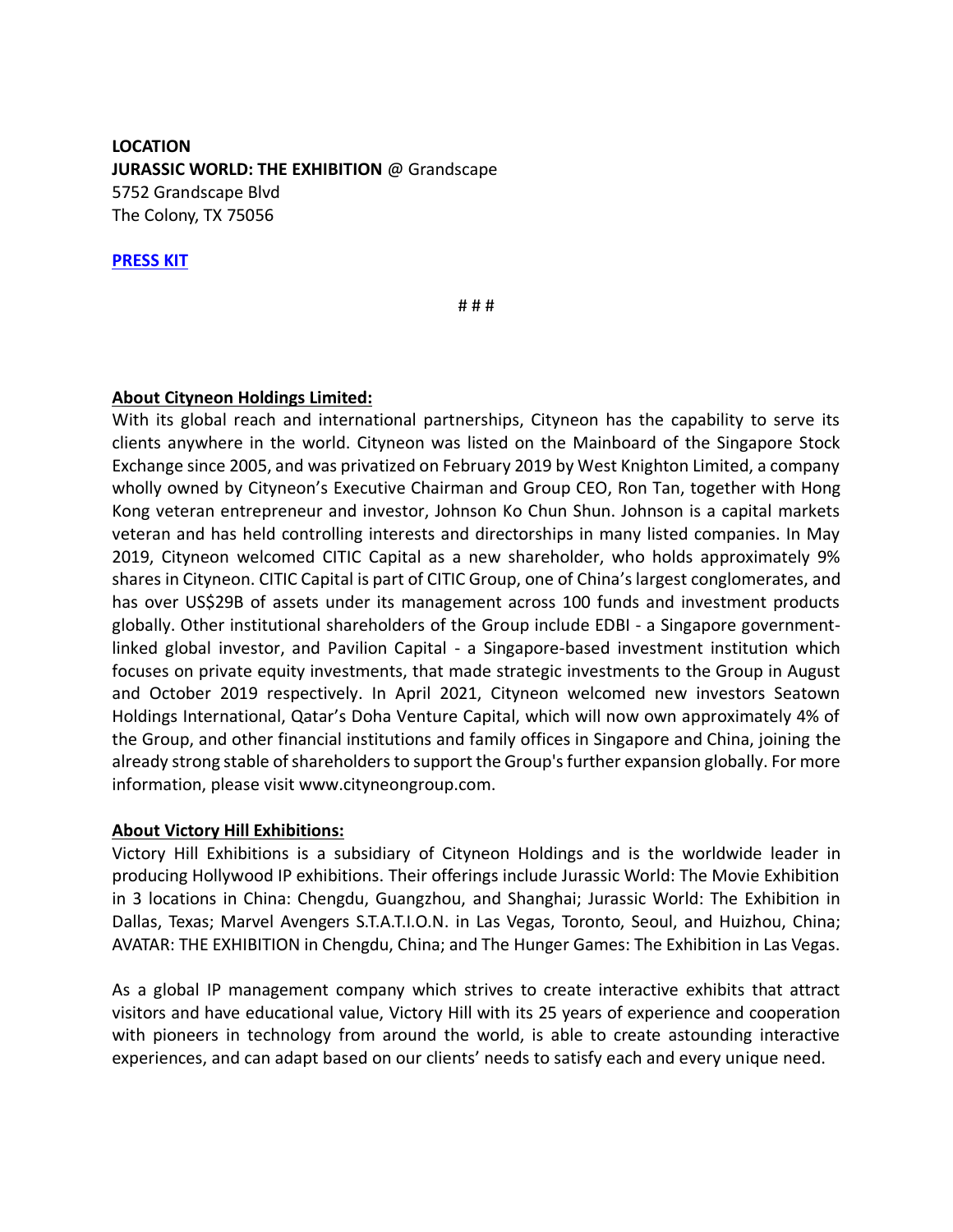# **About Jurassic World:**

From Universal Pictures and Amblin Entertainment, Jurassic World immerses audiences of all ages in a new era of wonder and thrills where dinosaurs and humankind must learn to coexist. Jurassic World is more than a film franchise. At every turn, this \$5 billion film series delivers a larger-than-life destination for exploration, discovery, and epic adventure. Dinosaurs live again and they live in Jurassic World.

# **About Round Room Live, an Entertainment One company:**

Round Room Live is a producer and promoter of live entertainment, that specializes in transforming both new and iconic intellectual property into engaging and thrilling live events. Round Room creates unique live experiences tailored to the distinct character of each property and produces the highest quality productions for audiences around the world.

Their current roster of touring theatrical shows includes: *Baby Shark Live!*, *Blippi The Musical*, *Peppa Pig Live*, and *PJ Masks Live! Save the Day*. In addition to *Jurassic World: The Exhibition*, Round Room's Immersive and Entertainment Experiences division is currently touring *Mandela: The Official Exhibition* and *The Infinite: Living Among the Stars*. Following the global success of *PJ Masks Live*, Entertainment One acquired a majority position in Round Room Live in 2018. Entertainment One is now a division of Hasbro.

# **About Universal Live Entertainment:**

Universal Live Entertainment partners with best-in-class entertainment companies to bring today's most popular stories, characters and adventures to life in a city near you. From largerthan-life touring shows to immersive, walk-through exhibitions and family entertainment centers, Universal's world-class entertainment brands are delivered across the globe for families, friends and people of all ages to enjoy. Productions include Jurassic World Live Tour, Jurassic World: The Exhibition, A Minions Perspective, DreamWorks Animation: The Exhibition, Trolls Live, Film to Live Orchestra concerts and more.

Universal Live Entertainment is a division of Universal Parks & Resorts, a unit of Comcast NBCUniversal. With theme park destinations in California, Florida, Japan, Singapore, and very soon Beijing, Universal Parks & Resorts offers guests around the globe today's most relevant and popular entertainment experiences. Universal theme parks are known for immersive experiences that feature some of the world's most thrilling and technologically advanced film- and televisionbased attractions. Comcast NBCUniversal wholly owns Universal Studios Hollywood, Universal Orlando Resort, and Universal Studios Japan. In addition, the company has a license agreement with Universal Studios Singapore at Resorts World Sentosa and is opening a theme park destination in Beijing this year called Universal Beijing Resort.

**MEDIA CONTACT** Paulette Hopkins [paulette@blusparkagency.com](mailto:paulette@blusparkagency.com)